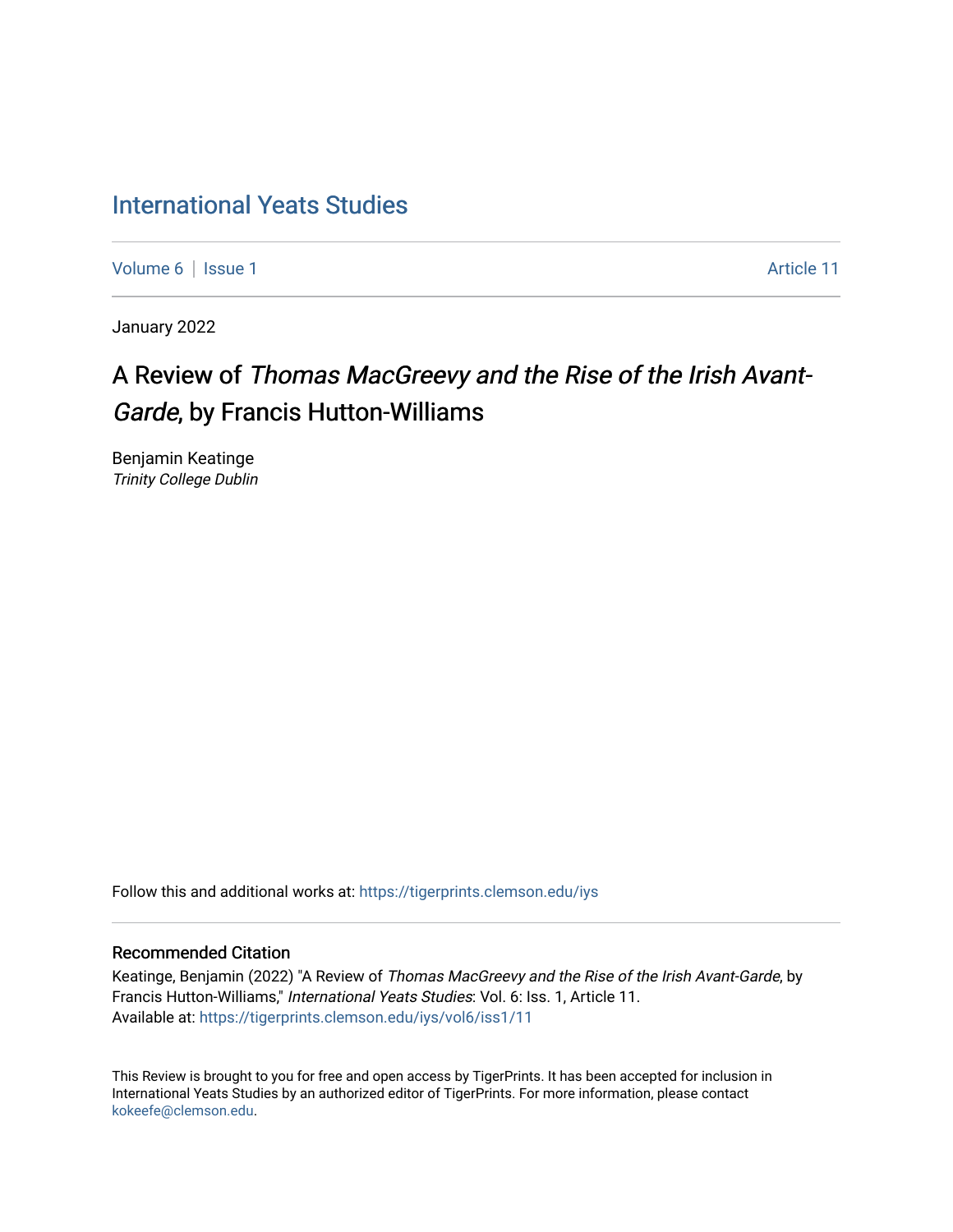### **A Review of** *Thomas MacGreevy and the Rise of the Irish Avant-Garde***, by Francis Hutton-Williams**

Francis Hutton-Williams, *Thomas MacGreevy and the Rise of the Irish Avant-Garde* (Cork: Cork University Press, 2019), hardback, pp. 160, ISBN 978-1-78205-356-9.

### *Reviewed by Benjamin Keatinge*

This new study of the important Irish poet, art historian, and museum curator Thomas MacGreevy (1893–1967) seeks to recalibrate our understanding of post-Independence Irish culture by arguing that MacGreevy's multifarious curator Thomas MacGreevy (1893–1967) seeks to recalibrate our understanding of post-Independence Irish culture by arguing that MacGreevy's multifarious contributions amounted to a campaign for "a new edifice of the mind" (15) and that his poetry and cultural criticism enable us to "rewrite the map" (25) of a period traditionally seen as one of "censorship, national conservatism and cultural homogeneity," as the back cover of this elegant volume argues. MacGreevy's close friend, Samuel Beckett, memorably summed up the cultural situation of 1930s Ireland in his novel *Murphy* (1938), where the pundit Ramaswami Krishnaswami Narayanaswami Suk, reader of Murphy's horoscope, is described as "*Famous throughout the Civilised World*  and Irish Free State".<sup>1</sup> The incivilities of Irish society in the post-Revolutionary period are widely attested to, notably by John Banville, who characterizes post-Independence Ireland as being governed by "monolithic, impregnable, eternal" forces "before which the individual must bend, or break".<sup>2</sup> No less trenchantly, Seán Ó Faoláin alludes to the overbearing dominance of "a completely obscurantist, repressive, regressive and uncultivated Church" in his contribution to the well-known documentary film, *Rocky Road to Dublin*, directed by Peter Lennon (1967). A devout Catholic, MacGreevy found an accommodation with the new order and Hutton-Williams's study carefully delineates the many ways in which MacGreevy's brand of Catholic nationalism challenged the monolith described by Banville. Indeed, the book's central contention is that the evolution of MacGreevy's interests, from private poet to public intellectual (he was Director of the National Gallery of Ireland from 1950–1963) enabled "contemporary art [. . .] to re-enter the Irish mainstream" and to be "within the reach of all" (104).

In this evolution, MacGreevy's disagreement with his close friend Samuel Beckett about the status of Jack B. Yeats as "national painter" (76) takes on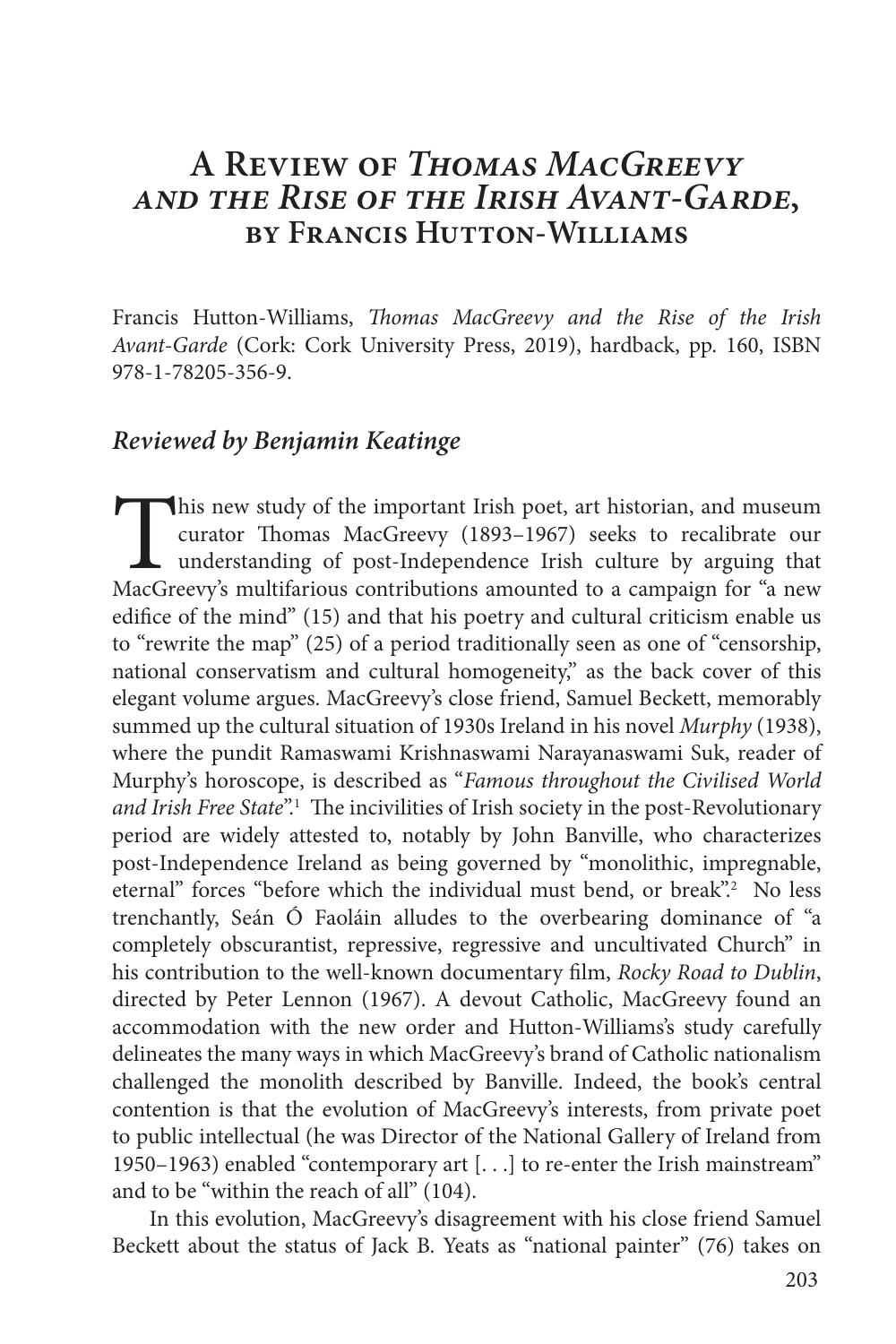particular importance and is the focus of Chapter 4 of Hutton-Williams's study. Reviewing MacGreevy's monograph, *Jack B. Yeats: An Appreciation and an Interpretation* (1945) in the Irish Times, Beckett publicly challenged MacGreevy's advocacy of Yeats as "The first genuine artist [. . .] who so identified himself with the people of Ireland as to be able to give true and good and beautiful artistic expression to the life they lived, and to that sense of themselves as the Irish nation".<sup>3</sup> Beckett argues instead for an existential Yeats who looks inward rather than outward and thus illuminates, according to Beckett, "the issueless predicament of existence".<sup>4</sup> Leading Beckett scholar Seán Kennedy notes in his essay "MacGreevy, Beckett and the Catholic Irish Nation" that "Beckett's writings of the period place him at profound odds with the entire thrust of MacGreevy's decolonizing project,"<sup>5</sup> and the intimacy they had maintained during the 1930s foundered upon MacGreevy's valorization of Yeats's national imaginary.

The spectrum of interests that MacGreevy's career embodies makes him a potentially unwieldy subject for a monograph study. Hutton-Williams has done much in just over one hundred pages to encompass MacGreevy as poet, art historian, and curator, but even so, this is a different and more interdisciplinary kind of book as compared, for example, with the tightly-argued study of Denis Devlin by Alex Davis, which offers detailed readings of individual poems at every step.<sup>6</sup> Nevertheless, MacGreevy's poetry, chiefly from *Poems* (1934),<sup>7</sup> receives ample coverage in Chapters 1–3 in readings inspired by Beckett's famous review of "Recent Irish Poetry".<sup>8</sup> By placing Beckett and MacGreevy together alongside Devlin in Chapter 1 ("Becoming a Poet: MacGreevy and the Aftermath of the Irish Revolution"), Hutton-Williams may slightly misrepresent Beckett's view of MacGreevy as an "independent" whose acknowledgement of "the breakdown of the object" is not necessarily a given.<sup>9</sup> The tension between Hutton-Williams's sense of this "small group of Irish poets" (21)— Beckett, MacGreevy, and Devlin—as an "avant-garde network" (20) working together and his counterveiling sense of their separateness with "no uniformity of poetic approach" (21) leaves the precise synergies between these poets largely unresolved. As regards poetic approaches, there may have been only a superficial harmony between Beckett and MacGreevy and also between Beckett, Devlin, and Coffey (the "Irish modernists" or "Thirties modernists" epithet seems to have served more as a badge of convenience) and, although their interwar relations have been the focus of intense scholarly scrutiny, there remains much to discuss.10 Seán Kennedy has revised the critical consensus about Beckett's reviews of MacGreevy's poetry and he sees Beckett as only offering "tactful equivocation" or "veiled critique" of MacGreevy's *Poems*. 11 But Kennedy's views are not mentioned by Hutton-Williams, nor is there any detailed consideration of the confessional differences which, Kennedy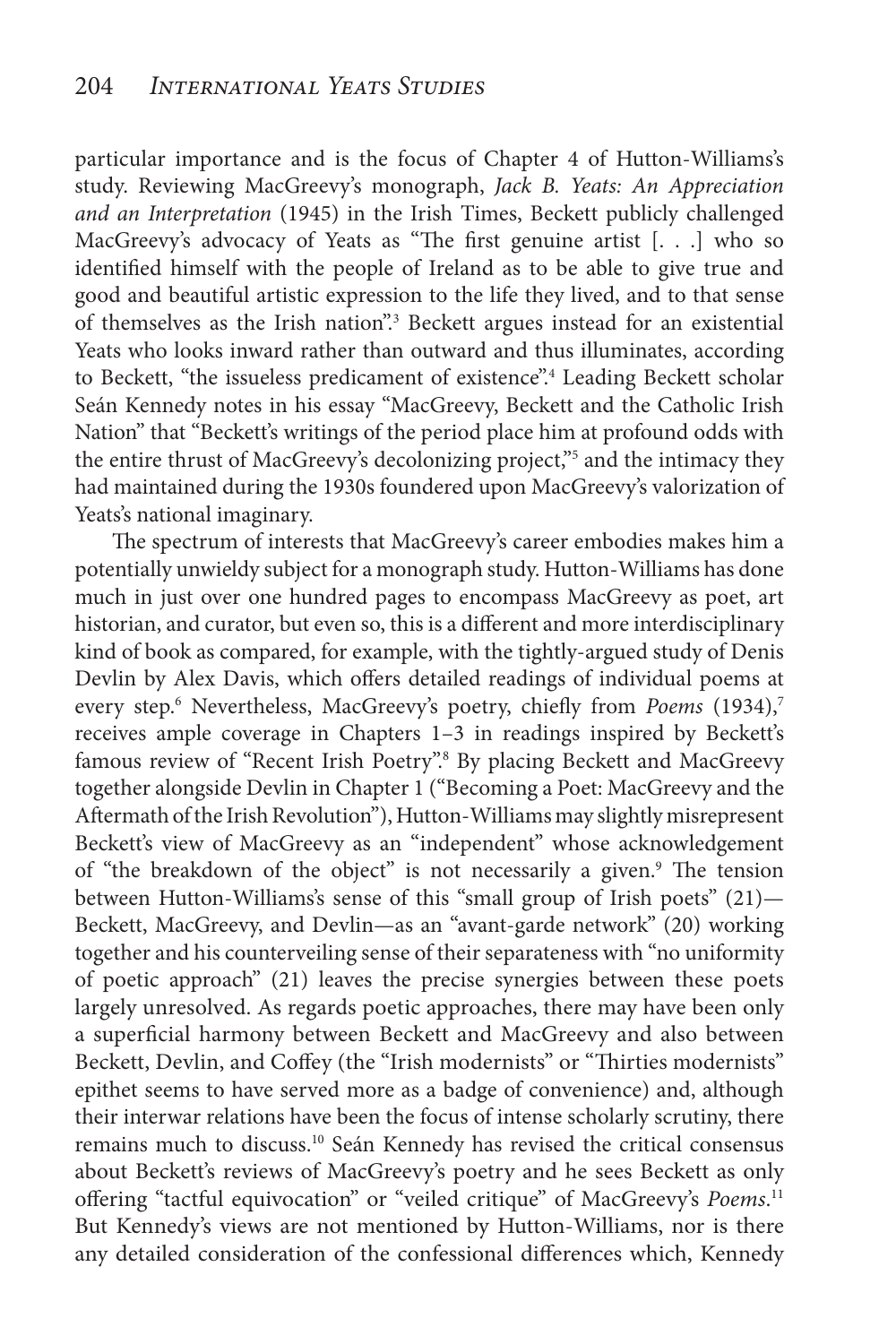argues, underpin Beckett's hesitancy. Arguably, the differences revealed by Beckett's public reservations on MacGreevy's study of Jack B. Yeats can be found in less conspicuous form in "Recent Irish Poetry" and "Humanistic Quietism," the two reviews of 1934 in which Beckett discusses MacGreevy's poetry. 12

Where Hutton-Williams does mention the confessional disparities between the Protestant, God-haunted Beckett and the Catholic MacGreevy and their consequences for their mutual appreciation of each other's work, it is a somewhat truncated discussion that neglects a good deal of potential theological complexity. Hutton-Williams suggests that MacGreevy's poetry overcomes the "no-man's land, Hellespont or vacuum" between subject and object hypothesized by Beckett in "Recent Irish Poetry"13 and adopts a "'Thomistic' imperative to face the world head on" (38), thereby attaining "a fundamental and necessary relationship with civic life" (38). This reading comes up against Beckett's ambivalent sense of his friend's work as exhibiting "humility" of a quietistic kind more inclined to "prayer" than to direct engagement with the world,<sup>14</sup> and it elides potential non-Thomistic readings such as the one advanced by James Matthew Wilson in his persuasive essay "The Augustinian Imagination of Thomas MacGreevy." Wilson's Augustinian reading provides a theological account of the same engagement sensed by Hutton-Williams but from a different perspective, which reads MacGreevy's poetry as an expression of how "art and nation alike are but means to a still higher end, that of showing forth the City of God."<sup>15</sup> This Augustinian nuance justifies the "Yet" which concludes MacGreevy's powerful war poem "De Civitate Hominum" and signals, one feels, a broader theological "hope"16 above and beyond the "civic life" (38) alluded to by Hutton-Williams. In this context, the brief invocation of Thomism in Chapter 1 of the present study would benefit from further development.<sup>17</sup>

Brian Coffey (1905–1995) was a professional philosopher who completed his doctoral studies on Thomas Aquinas at the Institut Catholique, Paris in 1947 . A correspondent of Thomist philosopher Jacques Maritain, it was Coffey whose philosophical training, Catholic convictions, and loyalty to Ireland are perhaps most closely aligned with MacGreevy's interests. Indeed, it was Coffey who plangently wrote to MacGreevy after the early death of their mutual friend Denis Devlin (1908–1959) to lament over "the accidents that scattered us" when "we could have been more 'useful' at home."18 This Thomistic sense of *praxis*  would have bolstered Hutton-Williams's arguments by demonstrating Coffey's sympathy with MacGreevy's endeavors "at home"—sympathies not necessarily shared by Beckett or Devlin. This letter and others from Coffey are arguably more relevant to MacGreevy's sense of civic and national commitment than the very brief excerpt from Coffey's "Missouri Sequence" cited in Chapter 1 (30).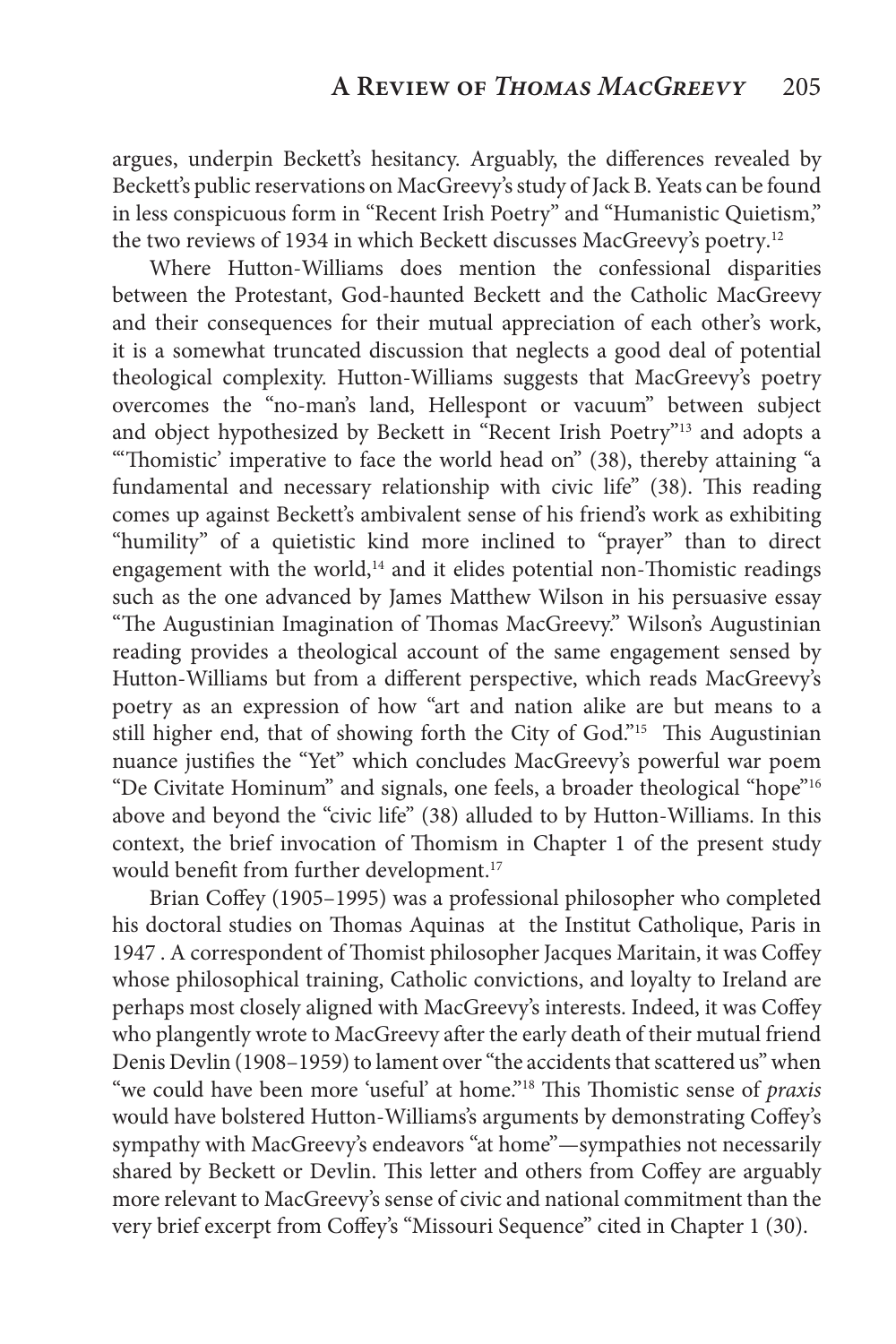The happenstance of Beckett/MacGreevy/Devlin as a trio in the book's consideration of the poetry they published in the 1930s is most readily apparent in its truncated account of crucial exchanges between Beckett/Devlin and Beckett/Coffey around the time of the publication of Beckett's novel *Murphy*  in March 1938. Echoing Ruby Cohn's suggestion in *Disjecta*, 19 Hutton-Williams argues that Beckett's 1938 unpublished French article "Les Deux Besoins" ("The Two Needs") was written as part of "his defence of Devlin" (23), whose *Intercessions* (1937) Beckett had reviewed in *transition*. 20 An alternative viewpoint is advanced by J. C. C. Mays in his exposition of Coffey's review of Beckett's *Murphy*, "completed in Paris in March 1938" but unpublished at that time.<sup>21</sup> Mays argues that "Les Deux Besoins" makes "equal if not more sense as a response to the ideas contained" in Coffey's unpublished review, noting that Beckett and Coffey were in close correspondence at this time and insisting that it was Coffey who best understood the philosophical issues at stake in *Murphy*  and who served as "a sounding board for [Beckett's] essay, *Les Deux besoins*."22

Hutton-Williams agrees with Mays in as far as he maintains that "Beckett was still working out" his aesthetics during this period (23). The language of Beckett's review of Devlin, which invokes "one kind of need, and art" and "another kind,"<sup>23</sup> in the contrapuntal manner of "Recent Irish Poetry," allows Hutton-Williams to draw a line of continuity between the 1934 and 1938 reviews. The "profounder self-awareness" (22–23) Beckett saw in the poetry of *Intercessions* in 1938 compares unfavorably with the "flight from self-awareness" of the "leading twilighters" who Beckett had excoriated in his 1934 polemic.<sup>24</sup> The circumstantial evidence linking "The Two Needs" essay to the *Intercessions*  review seems convincing and, at the rhetorical level, irresistible given Beckett's repetition of phrases of need ("terms of need, not of opinion," "an escape from need"25) in his appraisal of *Intercessions*. But the dichotomies and needs of *Murphy* and of its eponymous hero are also compelling and lend credence to Mays's argument as to Coffey's influence on Beckett's thinking at this time. The hero loves and loathes his partner, Celia. He recognizes himself in Mr Endon, who doesn't seem to recognize him. He is alive in the mind but fettered to the body. Mays's suggestion that the conflictual needs within *Murphy* emerge from his dialogue with Coffey (and also prompted "Les Deux Besoins") merits fuller consideration in Hutton-Williams's study. Indeed, Hutton-Williams's astute sense of the divergences between Beckett's *Echo's Bones* (1935), Devlin's *Intercessions* (1937), and MacGreevy's *Poems* (1934) in terms of how the poems articulate "a sense of division from society" and adopt variegated stances towards "the social world" (38) evokes the same philosophical and social tugof-war that *Murphy* grapples with, and so the relatively cursory mention of Beckett's early masterpiece in the present study (23), and the occlusion of Brian Coffey's input, leaves at least some stones unturned.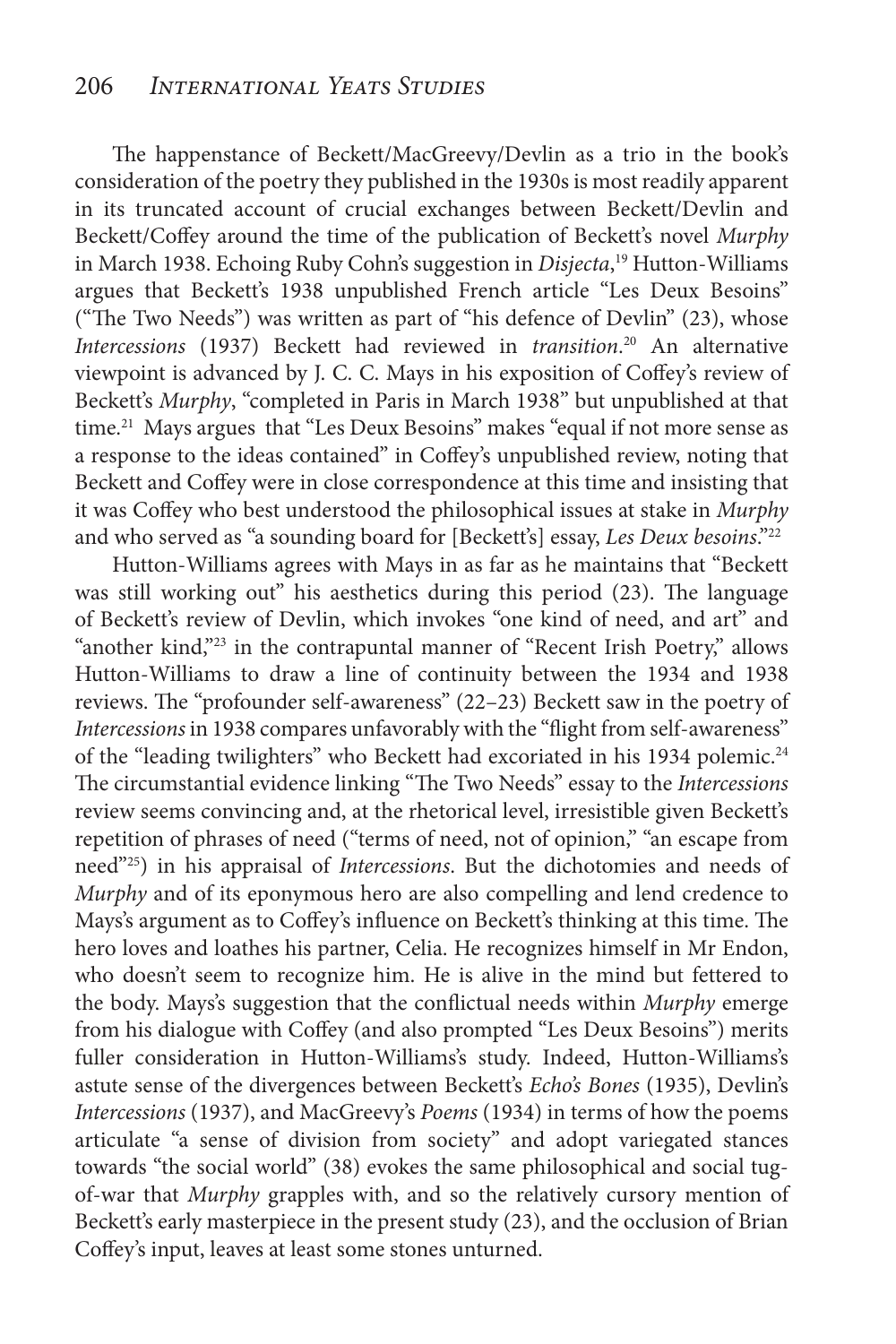Hutton-Williams succeeds in bringing poetry and painting into wellcalibrated alignment in Chapter 3 where Beckett's insights prove their worth in a lucid discussion of "MacGreevy and Postimpressionism." Here Beckett's "breakdown of the object," and his ludic declaration that "At the centre there is no theme,"26 provide a firm basis by which to elucidate MacGreevy's defense of Mainie Jellett's "geometrical" (63) and Cubist paintings. Hutton-Williams reminds us that Jellett's work provides "new infusions of traditional Irish material" (66). MacGreevy's expertise in Celtic and Byzantine art enabled him to discern, in Beckett's words, "the old thing that has happened again"<sup>27</sup> and, just as importantly, to defend it before the Irish public. The painterly dimensions of MacGreevy's poetry are then explored in further readings of the "postimpressionist aesthetics" of *Poems* (67). Chapter 3 might be said to contain *in nuce* and in fluid equilibrium the three main strands of the book: MacGreevy's poetry, his art criticism, and his public/professional roles. Indeed, Hutton-Williams is largely successful in achieving a synthesis of these broad areas in MacGreevy's life, thus overcoming in close analysis the disjunctures of MacGreevy's career.

Indeed, whereas Susan Schreibman's path-breaking essay collection *The Life and Work of Thomas MacGreevy: A Critical Reappraisal* (2013) is divided into discrete sections to treat different aspects of MacGreevy's career—"MacGreevy as Poet," "MacGreevy as Critic," "Cities of MacGreevy," "MacGreevy and Friends," "MacGreevy Remembered"—Hutton-Williams's book is a critical synthesis of all of these, with additional consideration of MacGreevy's influence on the public domain of Irish cultural life. If Beckett confessed to finding himself "wishing" MacGreevy "were writing more" for himself and "less for Ireland,"28 Hutton-Williams convincingly demonstrates that, for MacGreevy, these two activities were not mutually exclusive. A further strength of the book is its inclusion of splendid color plates which greatly enhance the discussion in Chapter 5 of MacGreevy's study of Jack B. Yeats.<sup>29</sup>

Citing Daniel Corkery's *Synge and Anglo-Irish Literature* (1931) in his epigraph to Chapter 4 "Reconstructing the National Painter", Hutton-Williams presents MacGreevy as "one of the wild geese of the pen" (75), MacGreevy who is also ambitious for "cultural reform" in his own country (61). The bringing together of home and abroad, Dublin via Paris, in a probing discussion of Irish modernist painting is where Hutton-Williams's study comes into its own. By reading MacGreevy's expatriate identity alongside the "Irish selves" (66) of painters whose work he supported (among them Mainie Jellett, Norah McGuinness, and Nano Reid), Hutton-Williams reorientates our sense of Ireland's insularity at a particular cultural moment. Chapters 3–5 affirm in sophisticated terms the essential Irishness that MacGreevy claimed for himself and for the experimental painters he most admired. Paris and London were but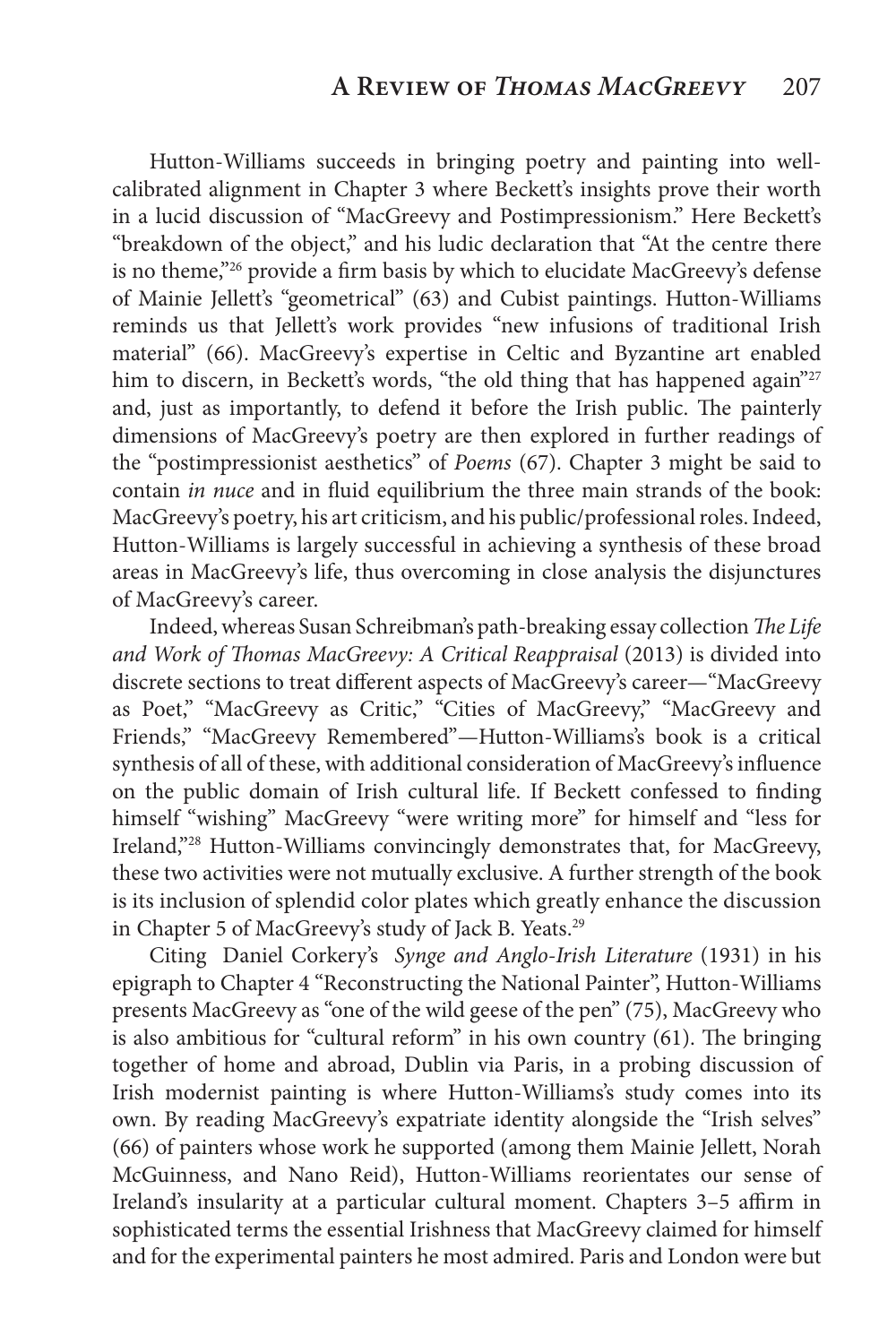a "step on the way home," as he wrote to George Russell (*AE*) in March 1927 (41) in a quote Hutton-Williams uses an epigraph for Chapter 2 "MacGreevy as Parisian *Littérateur*, 1927-33." On his return to Ireland in 1941, MacGreevy would add a Gaelic "a" to his baptismal surname "McGreevy" and devote his career to Ireland's cultural life. His later work as Director of the National Gallery of Ireland is given full credit in the book's final chapter "The National Gallery Revisited, 1950-63," and the plural "value" (1) of MacGreevy's contributions to Irish culture are thus validated by this timely consideration of his underappreciated public service.

For W. B. Yeats the poet, revisiting the Municipal Gallery "Where my friends' portraits hang" was akin to entering a sacred or "hallowed place" (*CW1*, 328). MacGreevy's efforts at "revitalising the public's relationship with art" (99) were less portentous but more grounded, as Hutton-Williams deftly argues. By increasing annual visitor numbers at the National Gallery of Ireland "from 37,547 in 1958 to 53,452 in 1961" (99), MacGreevy proved that (at least some of) "the People wanted Pictures" without any need to invoke Renaissance patterns of patronage as W. B. Yeats had done in his 1912 poem "To a wealthy Man who promised a second Subscription to the Dublin Municipal Gallery if it were proved the People wanted Pictures" (*CW1*, 106). Of course, both W. B. Yeats and MacGreevy made themselves "'useful' at home" (to quote again from Coffey's letter of 1959) through their tireless advocacy of "museum culture in Dublin" (98). However, W. B. Yeats's exasperation at his fellow countrymen and women perhaps bears closer comparison with Beckett's savage indignation at what he saw as the unredeemed philistinism of the Irish Free State.

Hutton-Williams's study invokes W. B. Yeats in many areas but without the extensive treatment accorded to his artist brother in Chapter 4, "Reconstructing the National Painter." Importantly, Hutton-Williams demonstrates how MacGreevy casts Ireland's "romantic national heritage" (32) in a different light from W. B. Yeats while echoing major Yeats poems in places. He notes that "Crón Tráth na nDéithe," with its heavily Eliotic structure, mood, and syntax, is at some level also "a response to Yeats's 'Easter, 1916'" (32) and he compares, briefly, W. B. Yeats's "An Irish Airman Foresees His Death" with MacGreevy's aerial war poem "De Civitate Hominum," noting the different perspectives in the two poems as they convey the airman's fatal descent.

Dealing as it does with the aftermath of the Irish revolution, Hutton-Williams's study elucidates "the split between Ireland's earlier revolutionary aspirations and its conservative artistic direction" (94) and how MacGreevy's "discursive interventions" served to "shape" the evolution of the state's cultural life in "affirmative" and progressive ways (95). The more senior poet, of course, belonged to the previous revolutionary generation and the elegiac tone of W.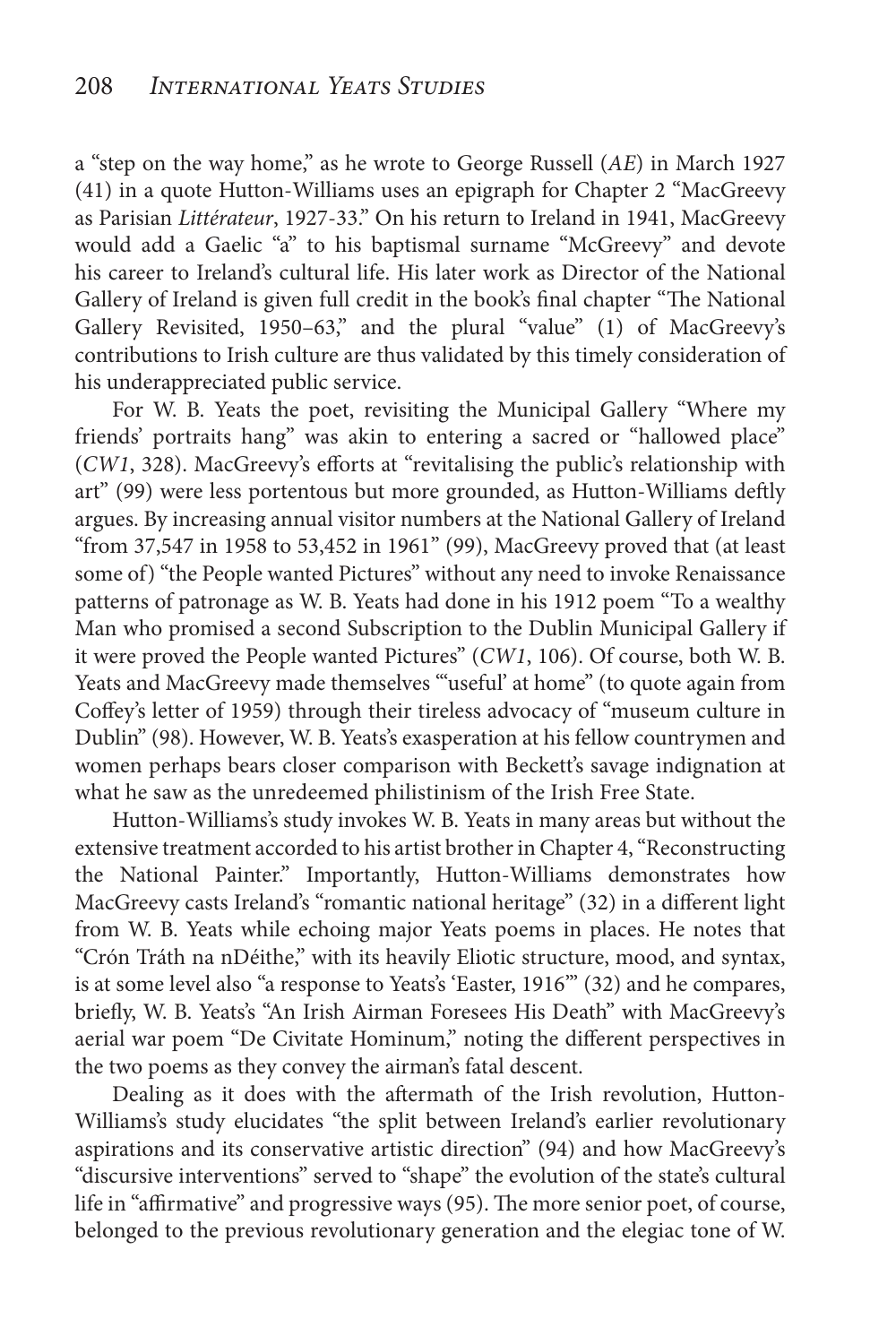B. Yeats's "The Municipal Gallery Revisited" knowingly articulates the poet's awareness of being one of "the old regime," (98) not the avant-garde.

#### **Notes**

- 1 Samuel Beckett, *Murphy* (London: Faber and Faber, 2009), 22; italics in original.
- 2 John Banville, "Memory and Forgetting: The Ireland of de Valera and O'Faolain," *The Irish Review* 17/18 (Winter 1995), 147.
- 3 Quoted in Samuel Beckett, "MacGreevy on Yeats," in *Disjecta*, ed. Ruby Cohn (London: John Calder, 1983), 96.
- 4 Beckett, "MacGreevy on Yeats," 97.
- 5 Seán Kennedy, "'Too Absolute and Ireland Haunted': MacGreevy, Beckett and the Catholic Irish Nation," in *The Life and Work of Thomas MacGreevy: A Critical Reappraisal*, ed. Susan Schreibman (London: Bloomsbury, 2013), 199.
- 6 See Alex Davis, *A Broken Line: Denis Devlin and Irish Poetic Modernism* (Dublin: University College Dublin Press, 2000).
- 7 Thomas MacGreevy, *Poems* (London: William Heinemann, 1934).
- 8 Samuel Beckett, "Recent Irish Poetry," in *Disjecta*, ed. Ruby Cohn (London: John Calder, 1983), 70.
- 9 Beckett, "Recent Irish Poetry," 70.
- 10 See, for example three significant critical interventions by Seán Kennedy: "Beckett Reviewing MacGreevy: A Reconsideration," *Irish University Review* 35, no. 2 (Autumn/Winter 2005): 273-287; "'The Artist Who Stakes His Being is from Nowhere': Beckett and Thomas MacGreevy on the Art of Jack B. Yeats." *Samuel Beckett Today/Aujourd'hui*, 14 (2004): 61- 74, and "'Too Absolute and Ireland Haunted,'" 189–202. Patricia Coughlan, "The poetry is another pair of sleeves: Beckett, Ireland and Modernist Lyric Poetry," in *Modernism and Ireland: The Poetry of the 1930s*, ed. Patricia Coughlan and Alex Davis (Cork: Cork University Press, 1995), 173–208; Benjamin Keatinge and Aengus Woods, "Introduction," in *Other Edens: The Life and Work of Brian Coffey*, ed. Keatinge and Woods (Dublin: Irish Academic Press, 2010), 1–11; Michael Smith, "Michael Smith Asks Mervyn Wall Some Questions about the Thirties" [interview with Mervyn Wall], *The Lace Curtain* 4 (1971), 79–80.
- 11 Seán Kennedy, "Beckett Reviewing MacGreevy: A Reconsideration," *Irish University Review*  35, no. 2 (Autumn/Winter 2005): 273, 278.
- 12 Beckett, "Recent Irish Poetry," 70 and Samuel Beckett, "Humanistic Quietism," in *Disjecta*, ed. Ruby Cohn (London: John Calder, 1983), 68.
- 13 Beckett, "Recent Irish Poetry," 70.
- 14 Beckett, "Humanistic Quietism," 68.
- 15 James Matthew Wilson, "The Augustinian Imagination of Thomas MacGreevy", in *The Life and Work of Thomas MacGreevy: A Critical Reappraisal*, ed. Susan Schreibman (London: Bloomsbury, 2013), 81.
- 16 Beckett, "Humanistic Quietism," 68.
- 17 It is worth noting that Thomism and neo-Thomism, deriving from the philosophy of St. Thomas Aquinas (c. 1225–74), have more Aristotelean and worldly aspects than Augustinian ideas deriving from St. Augustine of Hippo (354–430). *The Oxford Dictionary of Philosophy* describes Thomistic philosophy as follows: "Throughout his writings Aquinas's major concern is to defend a 'naturalistic' or Aristotelian Christianity, in opposition not only to sceptics but also to the surrounding tendency to read Christianity in Neoplatonic terms, derived largely from Augustine, and also channelled to the 13th century through